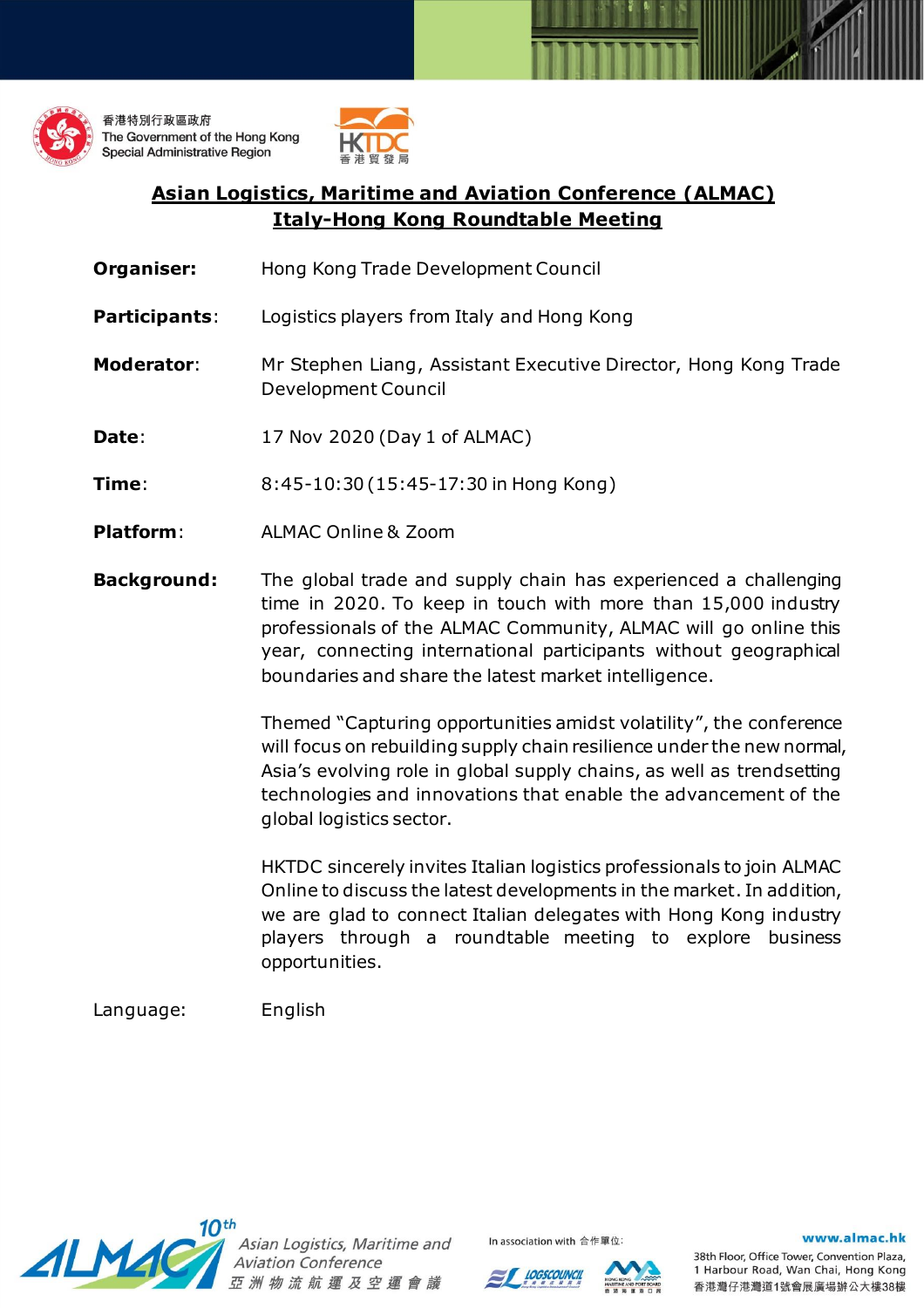

香港特別行政區政府 The Government of the Hong Kong **Special Administrative Region** 



## **Proposed rundown** (Milan time):

| participants<br>$9:00 - 9:05$<br><b>Introduction of Participants and Welcome Speech</b><br>Mr Stephen Liang, Assistant Executive Director, Hong Kong<br><b>Trade Development Council</b><br>$9:05 - 9:15$<br>Speech and Presentation on the Evolution of the Italian Port<br><b>Systems</b><br>Mr Umberto Masucci, President, The International Propeller<br>Clubs<br>$9:15 - 9:25$<br>Speech and Presentation on Current Trends in Asia/Europe<br>Markets, and Key Issues that are Affecting the Container<br><b>Liner</b><br>Mr Roberto A Giannetta, Chairman, Hong Kong Liner Shipping<br>Association<br>$9:25 - 10:30$<br>Roundtable meeting to discuss cooperation opportunities<br>under the Belt and Road Initiatives<br><b>Moderator:</b><br>Mr Stephen Liang, Assistant Executive Director, Hong Kong Trade<br>Development Council<br>(1) The Belt and Road Initiative<br>Hong Kong role as a super-connector of international business<br>Mr Riccardo Fuochi, Vice President, The International Propeller<br>Clubs & Assologistica (Logistic Association), President Italy - Hong<br>Kong Business Association<br><b>Italian Ports</b><br>Mr Daniele Rossi, President Italian Port Association<br>Opportunities for business to collaborate in novel ways<br>Mr Daniel Lai, General Manager HK & South China, CMA CGM<br>Mr Ip Ying Lung, Director of Sales Greater China Area, Maersk<br>Air Cargo Infrastructure<br>Mr Francesco Raschi, Director of Cargo and Real Estate at SEA<br><b>Milan Airports</b><br>(2) Current industry landscape and future opportunities in a<br>post-COVID economy<br>Latest smart-port logistics | $8:45 - 9:00$ | Delegates login to Zoom and connect with other meeting |
|---------------------------------------------------------------------------------------------------------------------------------------------------------------------------------------------------------------------------------------------------------------------------------------------------------------------------------------------------------------------------------------------------------------------------------------------------------------------------------------------------------------------------------------------------------------------------------------------------------------------------------------------------------------------------------------------------------------------------------------------------------------------------------------------------------------------------------------------------------------------------------------------------------------------------------------------------------------------------------------------------------------------------------------------------------------------------------------------------------------------------------------------------------------------------------------------------------------------------------------------------------------------------------------------------------------------------------------------------------------------------------------------------------------------------------------------------------------------------------------------------------------------------------------------------------------------------------------------------------------------------------------------|---------------|--------------------------------------------------------|
|                                                                                                                                                                                                                                                                                                                                                                                                                                                                                                                                                                                                                                                                                                                                                                                                                                                                                                                                                                                                                                                                                                                                                                                                                                                                                                                                                                                                                                                                                                                                                                                                                                             |               |                                                        |
|                                                                                                                                                                                                                                                                                                                                                                                                                                                                                                                                                                                                                                                                                                                                                                                                                                                                                                                                                                                                                                                                                                                                                                                                                                                                                                                                                                                                                                                                                                                                                                                                                                             |               |                                                        |
|                                                                                                                                                                                                                                                                                                                                                                                                                                                                                                                                                                                                                                                                                                                                                                                                                                                                                                                                                                                                                                                                                                                                                                                                                                                                                                                                                                                                                                                                                                                                                                                                                                             |               |                                                        |
|                                                                                                                                                                                                                                                                                                                                                                                                                                                                                                                                                                                                                                                                                                                                                                                                                                                                                                                                                                                                                                                                                                                                                                                                                                                                                                                                                                                                                                                                                                                                                                                                                                             |               |                                                        |
|                                                                                                                                                                                                                                                                                                                                                                                                                                                                                                                                                                                                                                                                                                                                                                                                                                                                                                                                                                                                                                                                                                                                                                                                                                                                                                                                                                                                                                                                                                                                                                                                                                             |               |                                                        |
|                                                                                                                                                                                                                                                                                                                                                                                                                                                                                                                                                                                                                                                                                                                                                                                                                                                                                                                                                                                                                                                                                                                                                                                                                                                                                                                                                                                                                                                                                                                                                                                                                                             |               |                                                        |
|                                                                                                                                                                                                                                                                                                                                                                                                                                                                                                                                                                                                                                                                                                                                                                                                                                                                                                                                                                                                                                                                                                                                                                                                                                                                                                                                                                                                                                                                                                                                                                                                                                             |               |                                                        |
|                                                                                                                                                                                                                                                                                                                                                                                                                                                                                                                                                                                                                                                                                                                                                                                                                                                                                                                                                                                                                                                                                                                                                                                                                                                                                                                                                                                                                                                                                                                                                                                                                                             |               |                                                        |
|                                                                                                                                                                                                                                                                                                                                                                                                                                                                                                                                                                                                                                                                                                                                                                                                                                                                                                                                                                                                                                                                                                                                                                                                                                                                                                                                                                                                                                                                                                                                                                                                                                             |               |                                                        |
|                                                                                                                                                                                                                                                                                                                                                                                                                                                                                                                                                                                                                                                                                                                                                                                                                                                                                                                                                                                                                                                                                                                                                                                                                                                                                                                                                                                                                                                                                                                                                                                                                                             |               |                                                        |
|                                                                                                                                                                                                                                                                                                                                                                                                                                                                                                                                                                                                                                                                                                                                                                                                                                                                                                                                                                                                                                                                                                                                                                                                                                                                                                                                                                                                                                                                                                                                                                                                                                             |               |                                                        |
|                                                                                                                                                                                                                                                                                                                                                                                                                                                                                                                                                                                                                                                                                                                                                                                                                                                                                                                                                                                                                                                                                                                                                                                                                                                                                                                                                                                                                                                                                                                                                                                                                                             |               |                                                        |
|                                                                                                                                                                                                                                                                                                                                                                                                                                                                                                                                                                                                                                                                                                                                                                                                                                                                                                                                                                                                                                                                                                                                                                                                                                                                                                                                                                                                                                                                                                                                                                                                                                             |               |                                                        |
|                                                                                                                                                                                                                                                                                                                                                                                                                                                                                                                                                                                                                                                                                                                                                                                                                                                                                                                                                                                                                                                                                                                                                                                                                                                                                                                                                                                                                                                                                                                                                                                                                                             |               |                                                        |
|                                                                                                                                                                                                                                                                                                                                                                                                                                                                                                                                                                                                                                                                                                                                                                                                                                                                                                                                                                                                                                                                                                                                                                                                                                                                                                                                                                                                                                                                                                                                                                                                                                             |               |                                                        |
|                                                                                                                                                                                                                                                                                                                                                                                                                                                                                                                                                                                                                                                                                                                                                                                                                                                                                                                                                                                                                                                                                                                                                                                                                                                                                                                                                                                                                                                                                                                                                                                                                                             |               |                                                        |
|                                                                                                                                                                                                                                                                                                                                                                                                                                                                                                                                                                                                                                                                                                                                                                                                                                                                                                                                                                                                                                                                                                                                                                                                                                                                                                                                                                                                                                                                                                                                                                                                                                             |               |                                                        |
|                                                                                                                                                                                                                                                                                                                                                                                                                                                                                                                                                                                                                                                                                                                                                                                                                                                                                                                                                                                                                                                                                                                                                                                                                                                                                                                                                                                                                                                                                                                                                                                                                                             |               |                                                        |
|                                                                                                                                                                                                                                                                                                                                                                                                                                                                                                                                                                                                                                                                                                                                                                                                                                                                                                                                                                                                                                                                                                                                                                                                                                                                                                                                                                                                                                                                                                                                                                                                                                             |               |                                                        |
|                                                                                                                                                                                                                                                                                                                                                                                                                                                                                                                                                                                                                                                                                                                                                                                                                                                                                                                                                                                                                                                                                                                                                                                                                                                                                                                                                                                                                                                                                                                                                                                                                                             |               |                                                        |
|                                                                                                                                                                                                                                                                                                                                                                                                                                                                                                                                                                                                                                                                                                                                                                                                                                                                                                                                                                                                                                                                                                                                                                                                                                                                                                                                                                                                                                                                                                                                                                                                                                             |               |                                                        |
|                                                                                                                                                                                                                                                                                                                                                                                                                                                                                                                                                                                                                                                                                                                                                                                                                                                                                                                                                                                                                                                                                                                                                                                                                                                                                                                                                                                                                                                                                                                                                                                                                                             |               |                                                        |
| $4$ Oth                                                                                                                                                                                                                                                                                                                                                                                                                                                                                                                                                                                                                                                                                                                                                                                                                                                                                                                                                                                                                                                                                                                                                                                                                                                                                                                                                                                                                                                                                                                                                                                                                                     |               | Mr Daniele Rossi, President Italian Port Association   |



Asian Logistics, Maritime and<br>Aviation Conference 亞洲物流航運及空運會議



In association with 合作單位:



38th Floor, Office Tower, Convention Plaza, 1 Harbour Road, Wan Chai, Hong Kong 香港灣仔港灣道1號會展廣場辦公大樓38樓